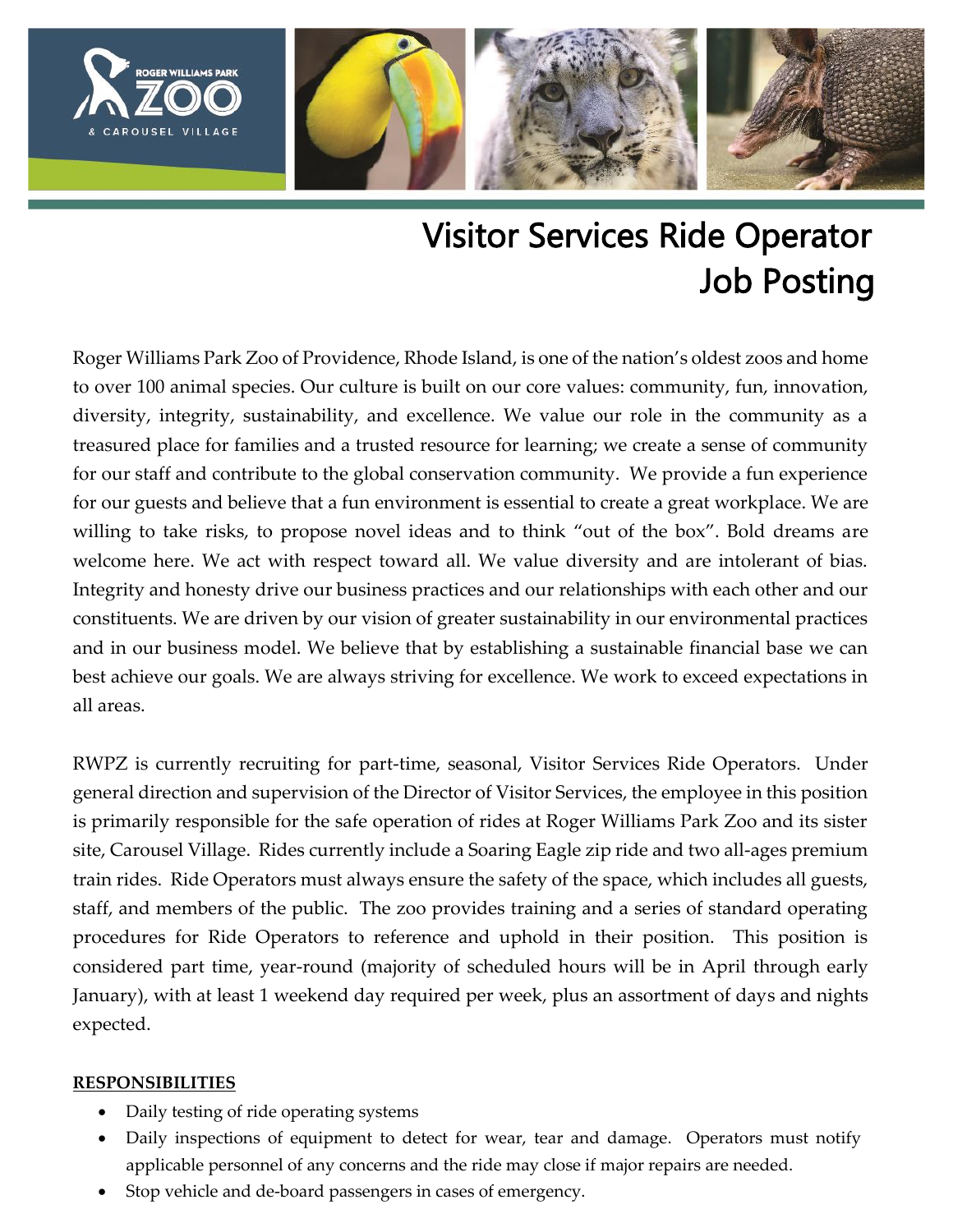- Operate equipment that starts and shuts down the ride after allotted time.
- Operate an electric train with up to 4 cars in tight locations.
- Test ride daily before opening ride to patrons.
- Act as ride ambassador when communicating with patrons, including, but not limited to, answering patron inquiries and providing information about the facilities and experience.
- Collect tickets for each ride.
- Ensure appropriate number of patrons admitted to the ride.
- Assist patrons entering and exiting the ride, including loading and unloading customers onto rides in a safe and efficient manner.
- Ensure all patrons, adults and children, meet the appropriate safety requirements (including height and weight requirements) of each ride.
- Provide riders with directions for safety fastening devices and check riders are secured in seats.
- Explain any applicable safety procedures to riders.
- Enforce all safety regulations and stay current with safety and standard operating rules and procedures.
- Clean and disinfect ride and clean up debris around ride after every ride cycle and prior to any riders entering the ride area.
- Monitor patrons during the ride to ensure their safety.
- Arrange for removal of disruptive patrons from the ride area.
- Perform minor repairs, adjustments or maintenance tasks such as oiling and lubricate parts, as needed and called for by manufacturer's instructions.
- Provide support to other RWPZ staff members as needed.
- Perform other tasks as assigned by the Director of Visitor Services, manager on duty, and/or other zoo employees.

## **CRITERIA**

### *Required Experience and Education:*

Completion of high school diploma or equivalent plus prior customer service experience, or equivalent combination of education and experience.

### *Preferred Experience and Education:*

Experience with operating amusement rides plus 1-2 years of experience in a position that interfaces with the public is preferred. Recent experience working with diverse populations and fluency speaking additional languages a plus.

### *Skills and Aptitudes:*

- Customer service skills and aptitude.
- Flexible, organized, and ability to mediate disputes and/or solve problems.
- Strong attention to detail.
- Ability to:
	- o communicate effectively with the public,
	- o handle frequent interactions with general public,
	- o work effectively under pressure,
	- o provide quality and outstanding customer service,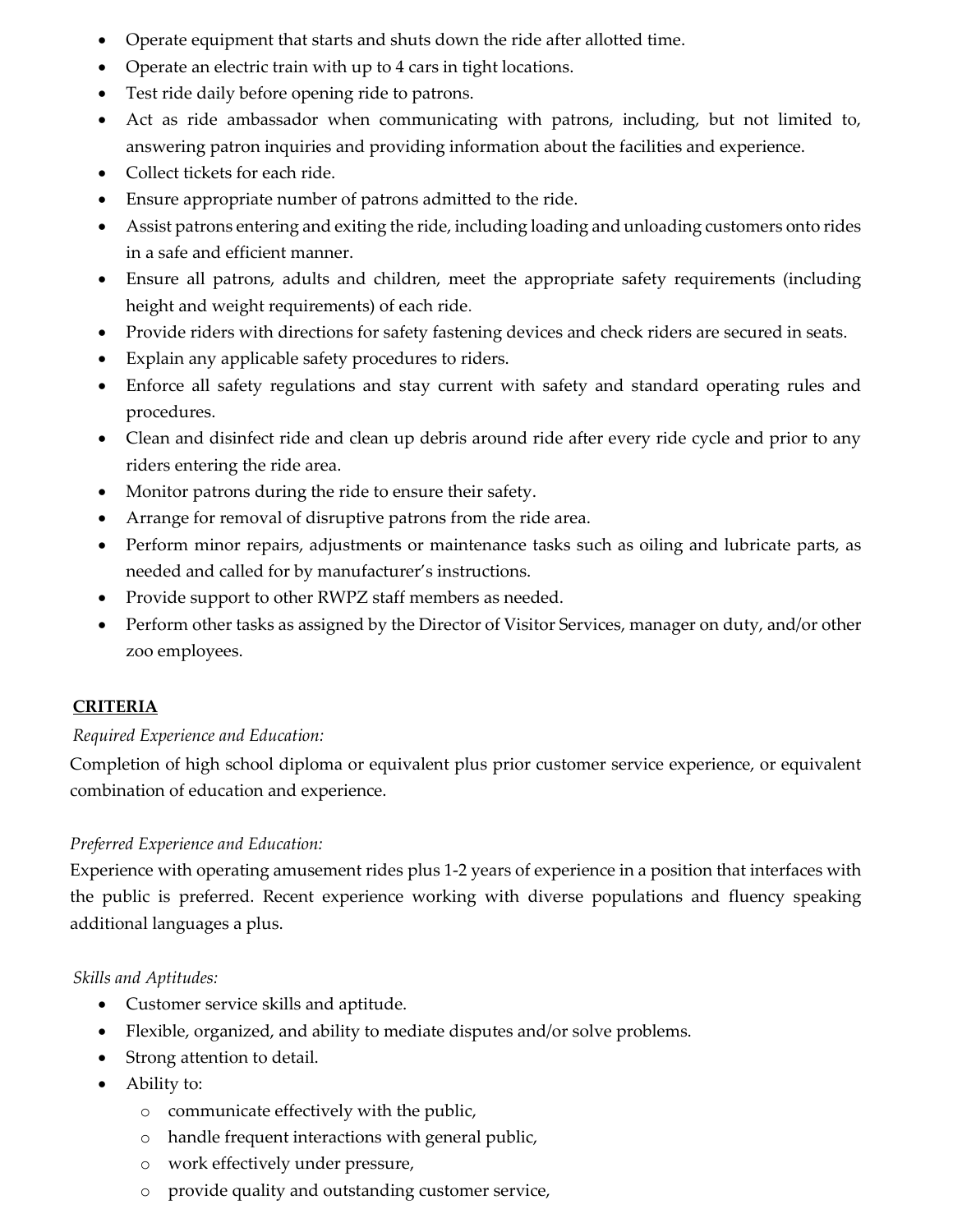- o follow directions whether verbal or written,
- o work outdoors in various weather conditions,
- o perform the essential functions of the job.
- o establish and maintain effective, efficient, and cooperative relationships with employees, vendors, professionals from other organizations, the general public and Zoo members.
- Attention to detail in everyday work practice.
- Ability to work with patrons of all ages and abilities.

*Additional Requirements:*

- Proof fully vaccinated for COVID-19 or obtains a qualified approved exemption prior to employment start date. Being fully vaccinated means that an individual is at least two weeks past their final dose of an authorized COVID-19 vaccine regimen.
- At least 18 years old (necessitated by the supervision of minor aged guests).
- Successful completion of a background check.
- Valid driver's license.
- Willingness to work flexible work schedule, including evenings, weekends and holidays and to be available for carousel emergencies, including severe weather conditions.
- Always maintain a professional and neat appearance.
- Basic knowledge of hand tools and mechanical maintenance are necessary.
- Frequently required to stand, sit, walk, and step up and down from various platforms for prolonged periods.
- Occasionally lifts and/or moves up to 50 pounds.

As a Visitor Services Ride Operator, you will be joining our team in showcasing our Zoo pride and excellence in customer service.

#### Interested candidates are encouraged to send a cover letter and resume to:

Roger Williams Park Zoo **ATTN: Visitor Services Ride Operator** 1000 Elmwood Ave Providence, RI 02907

-or-

#### *[employment@rwpzoo.org](mailto:employment@rwpzoo.org)*

*We love diversity! We strongly encourage people of all colors, races, sexual orientations, genders, gender identities, sexual preferences, physical abilities, mental abilities, income levels, backgrounds and experiences apply.*